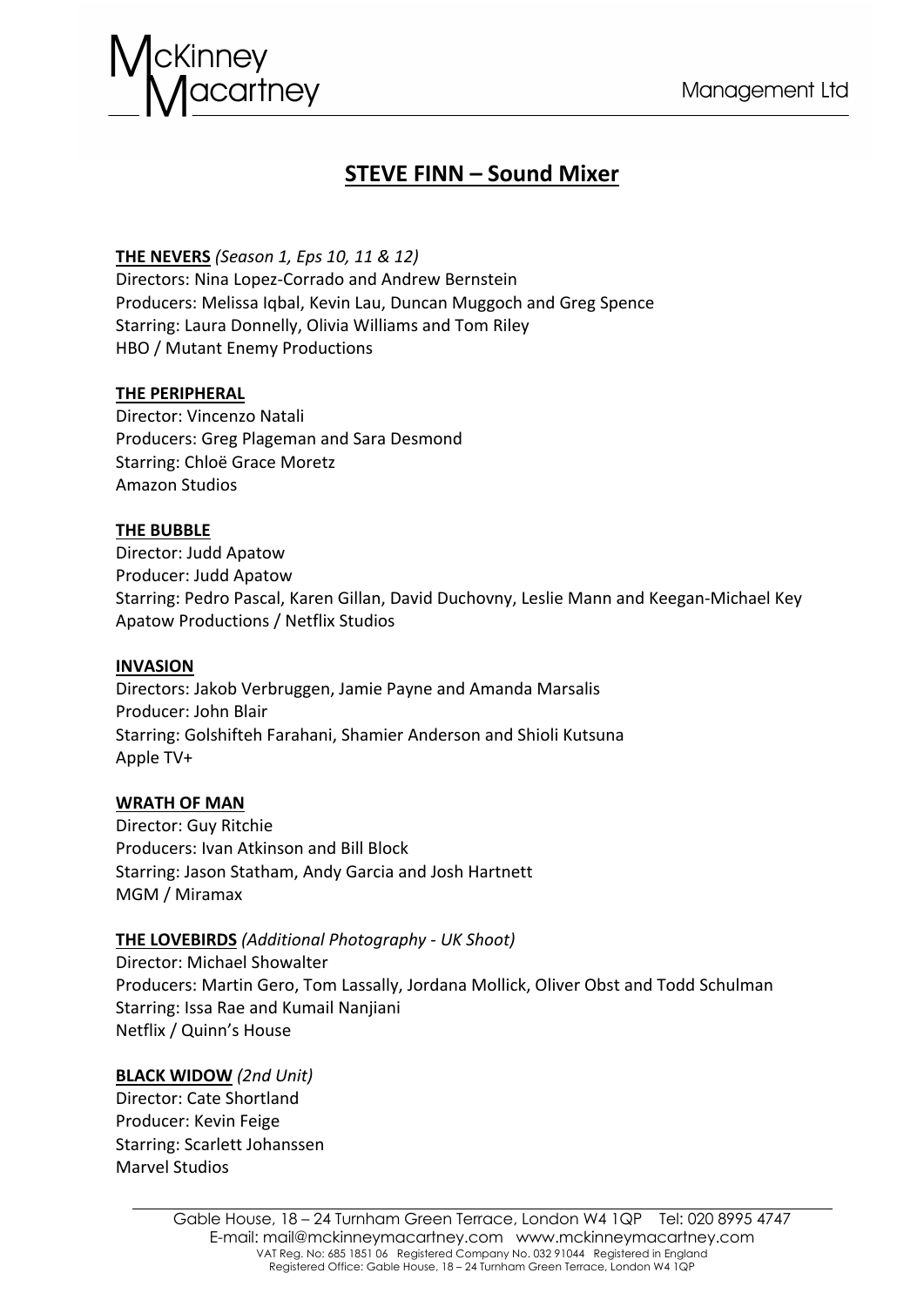### **HOMELAND** *(Season 8)*

Directors: Lesli Linka Glatter, Keith Gordon, Alex Graves, Tucker Gates, Seith Mann and Michael Klick Producers: Alex Gansa, Katie O'Hara, Mandy Patinkin, Sunday Steves and Lauren White Starring: Clare Danes Mandy Patinkin and Maury Sterling Fox 21 Television Studios / Teakwood Lane Productions / Showtime

# **TOM CLANCY'S JACK RYAN** *(Additional Photography - UK Shoot)*

Director: Dennie Gordon Producers: Jill Footlick, Jose Luis Escolar, Ra'uf Glasgow and Thomas Hayslip Starring: John Krasinski, Wendell Pierce and Noomi Rapace Amazon Studios

### **HORRIBLE HISTORIES: THE MOVIE - ROTTEN ROMANS**

Director: Dominic Brigstocke Producers: Will Clarke and Caroline Norris Starring: Emilia Jones, Sebastian Croft, Derek Jacobi and Nick Frost BBC Films / Stavingoh Films

### **JOHNNY ENGLISH STRIKES AGAIN** *(2nd Unit)*

Director: David Kerr Producers: Tim Bevan, Eric Fellner and Chris Clark Starring: Rowan Atkinson, Emma Thompson and Charles Dance Universal Pictures / Working Title Films / StudioCanal

# **THE INFORMER** *(Main Unit & Splinter Unit - Dailies)*

Director: Andrea Di Stefano Producers: Wayne Marc Godfrey and James Harris Starring: Joel Kinnaman, Rosamund Pike and Ana De Armas The Fyzz

#### **ELECTRIC DREAMS** *(Splinter Unit - Dailies)*

Directors: David Farr, Tom Harper and Marc Munden Producer: Rupert Ryle-Hodges Starring: Benedict Wong, Timothy Spall, Tuppence Middleton, Steve Buscemi Left Bank Pictures / Anonymous Content

#### **WONDER WOMAN** *(Additional Photography)*

Director: Patty Jenkins Producers: Charles Roven, Deborah Snyder, Zack Snyder and Richard Suckle Starring: Gal Gadot, Chris Pine and Danny Huston Warner Bros. Studios / DC Films

As Key First Assistant:

**DOLITTLE** *(Production Sound Mixer: Main Unit Dailies)* Director: Stephen Gaghan Producers: Susan Downey, Jeff Kirschenbaum and Joe Roth Starring: Robert Downey Jr., Antonia Banderas and Michael Sheen Universal Studios